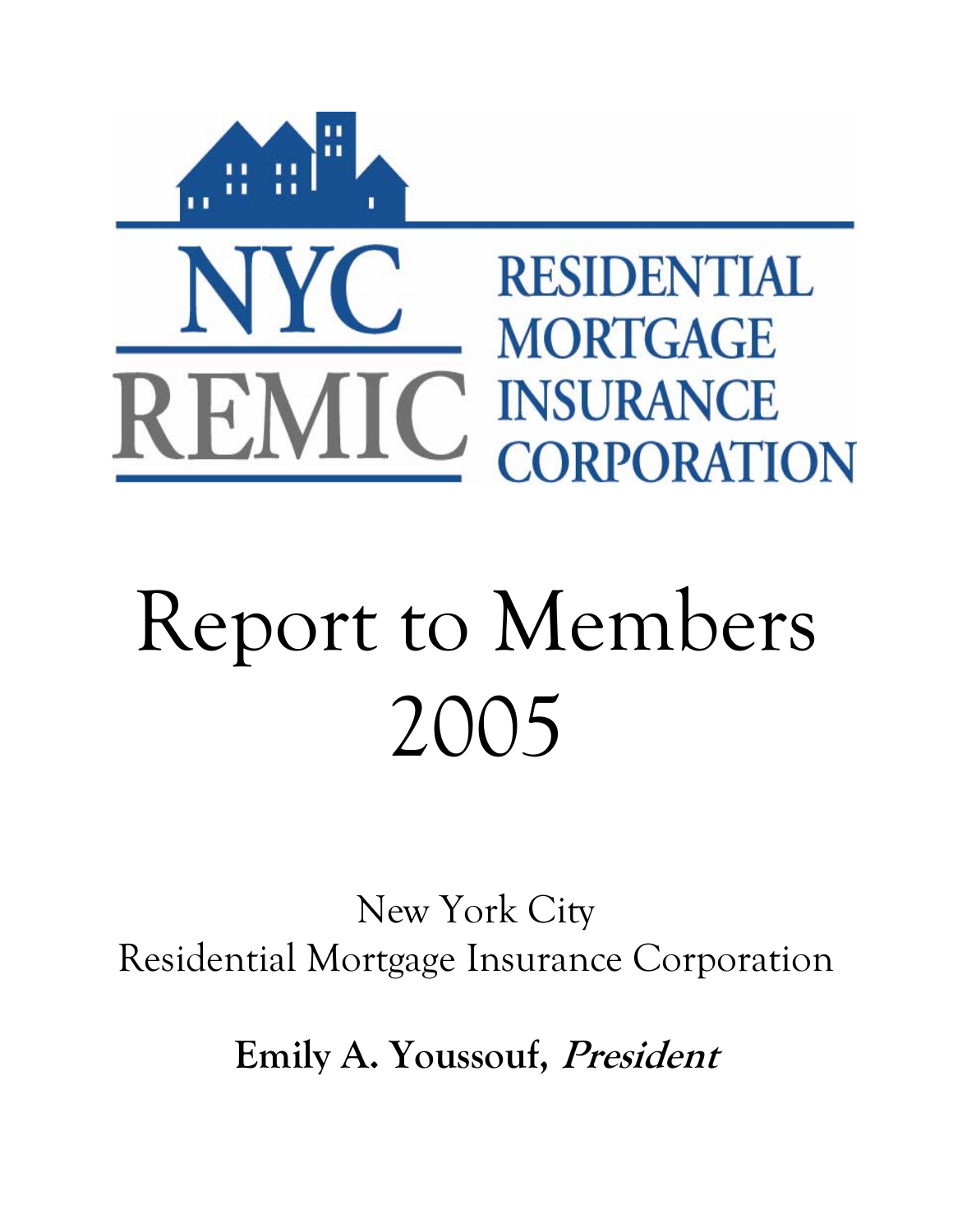

DATE: April 24, 2007

TO: The Chairperson and Members

FROM: Emily Youssouf

SUBJECT: Report on REMIC FY 2005 Activities

Attached please find a summary of the activities and accomplishments of the New York City Residential Mortgage Insurance Corporation during the fiscal year ending October 31, 2005.

I am pleased to report that the Corporation has continued its role in helping to establish, strengthen, and maintain available stock of affordable housing throughout all areas of New York City. While there has been a slight decrease in the number of insurance commitments issued in FY 2005, the number of units insured actually increased by 148 in FY 2005. Furthermore, REMIC posted a record net income of approximately \$2.7 million.

A detailed summary of Fiscal Year 2005 is attached.

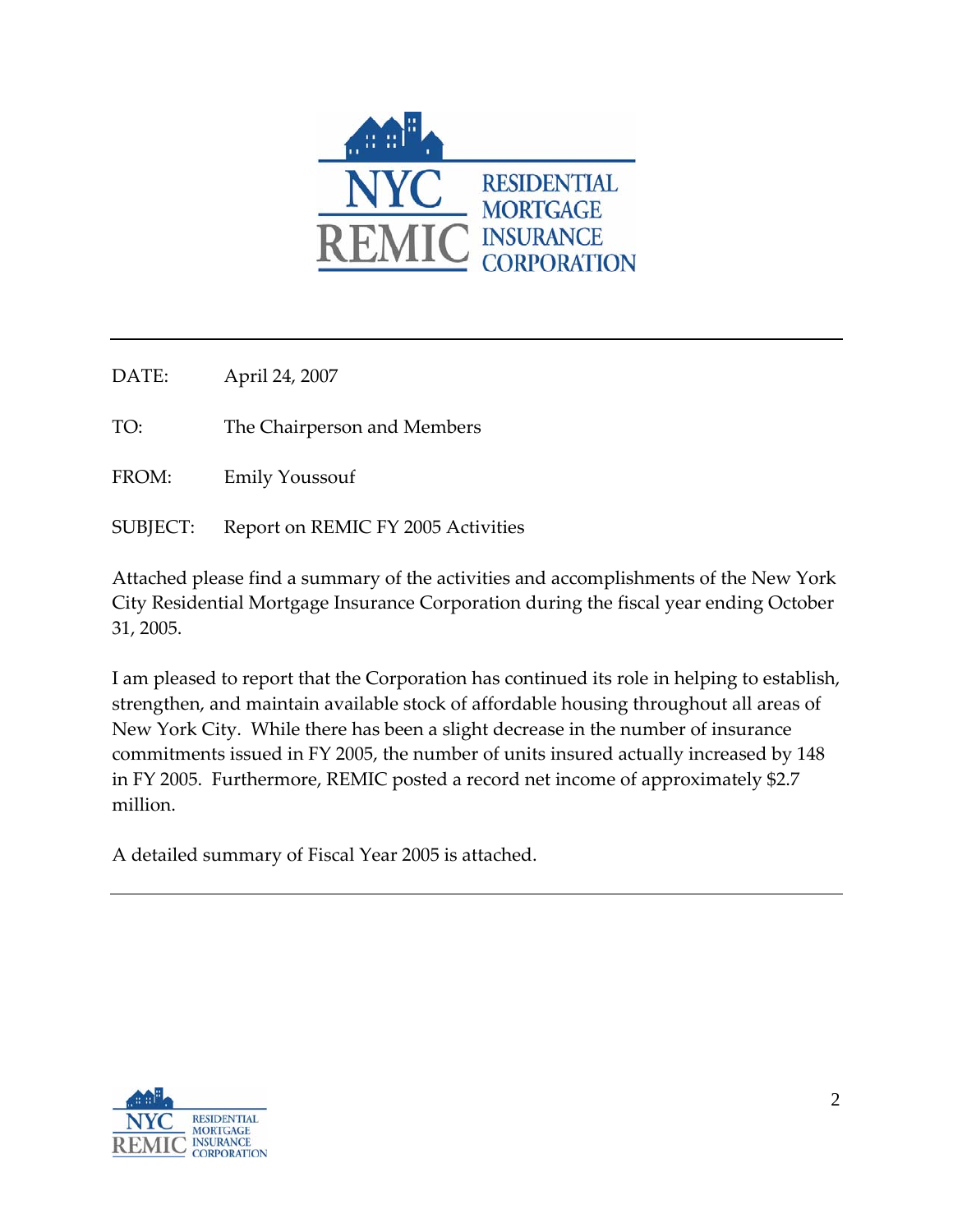## **REMIC – Mission and History**

New York City Residential Mortgage Insurance Corporation (REMIC) is a public benefit corporation created to promote the production and rehabilitation of affordable housing in New York City through the issuance of mortgage insurance. REMIC plays an integral role in New York City's efforts to stabilize and revitalize the City's diverse neighborhoods.

Established in 1973 by the State Legislature, with a \$7.5 million loan from New York City, REMIC was created to promote the development of affordable housing in specifically designated distressed areas of New York City. Using mortgage insurance, REMIC works to promote the issuance of residential loans, many which would not proceed without credit enhancement.

In 1993 the State Legislature amended the REMIC statute—REMIC was no longer limited to designated distressed areas, but instead, allowed to insure mortgages throughout the City. At the same time, REMIC was reorganized as a subsidiary of the New York City Housing Development Corporation (HDC) and the original \$7.5 million was returned to the City with HDC funding REMIC reserve amount requirements. These legal changes and transfers of funds created a "new REMIC" entity, while certain reserve requirements remained in place for the "old REMIC" insured projects.

Since it's restructuring, REMIC has grown significantly. To date, including FY 2005, REMIC has issued 366 commitments to insure, with a total of 11,146 units and total mortgage amount of over \$450 million dollars. Furthermore, REMIC's insurance portfolio has performed very well through the years. In the 32 years of its existence, REMIC has only paid claims for insured loans totaling \$589,291.

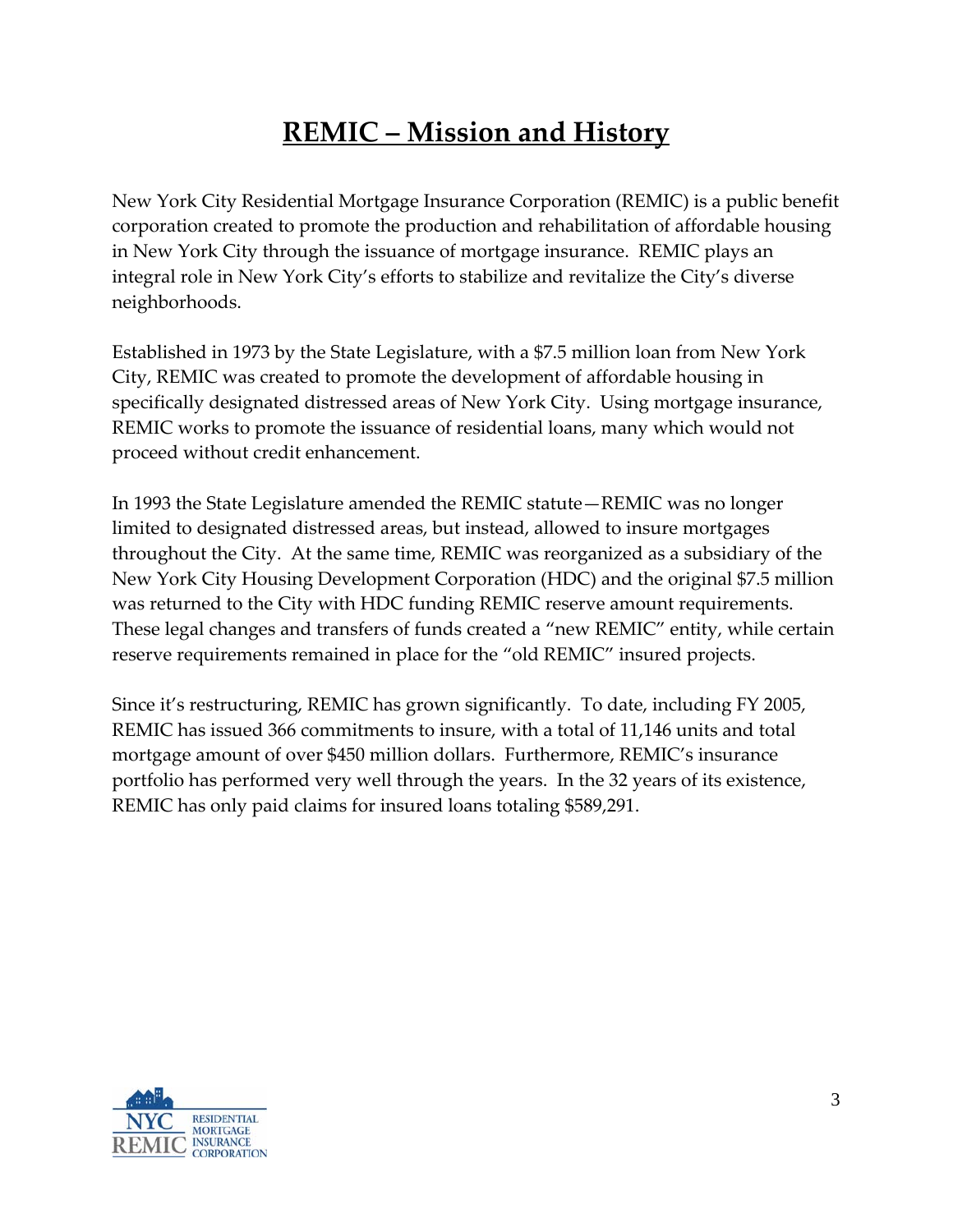#### **2005 Summary**

During Fiscal Year 2005 which ran from November 1, 2004 through October 31, 2005, REMIC issued 8 commitments to insure totaling 477 units containing a total mortgage amount of \$33,367,750. During Fiscal Year 2005, REMIC insured 9 loans that comprised 281 units containing a total mortgage amount of \$26,044,549. As of year‐end 2005, REMIC insured mortgages had a balance of \$264 million and had insurance valued at \$82.4 million in effect. Following are details of the commitments to insure and the certificates of insurance that REMIC issued in 2005. Additionally, a comparison between Fiscal Year 2004 and 2005 is provided.

#### **Comparison between FY 2004 – FY 2005**

| <b>Commitments in FY 2004</b>   | <b>Commitments in FY 2005</b>  |
|---------------------------------|--------------------------------|
| Number: 11 Projects – 329 units | Number: 8 Projects – 477 units |
| Mortgage Amount: \$12,285,612   | Mortgage Amount: \$33,367,750  |
| Insurance Amount: \$8,411,263   | Insurance Amount: \$10,079,063 |
|                                 |                                |
|                                 | <b>Insurance in FY 2005</b>    |
| <b>Insurance in FY 2004</b>     |                                |
| Number: 9 Projects – 408 units  | Number: 9 Projects – 281 units |
| Mortgage Amount: \$32,525,750   | Mortgage Amount: \$26,044,549  |

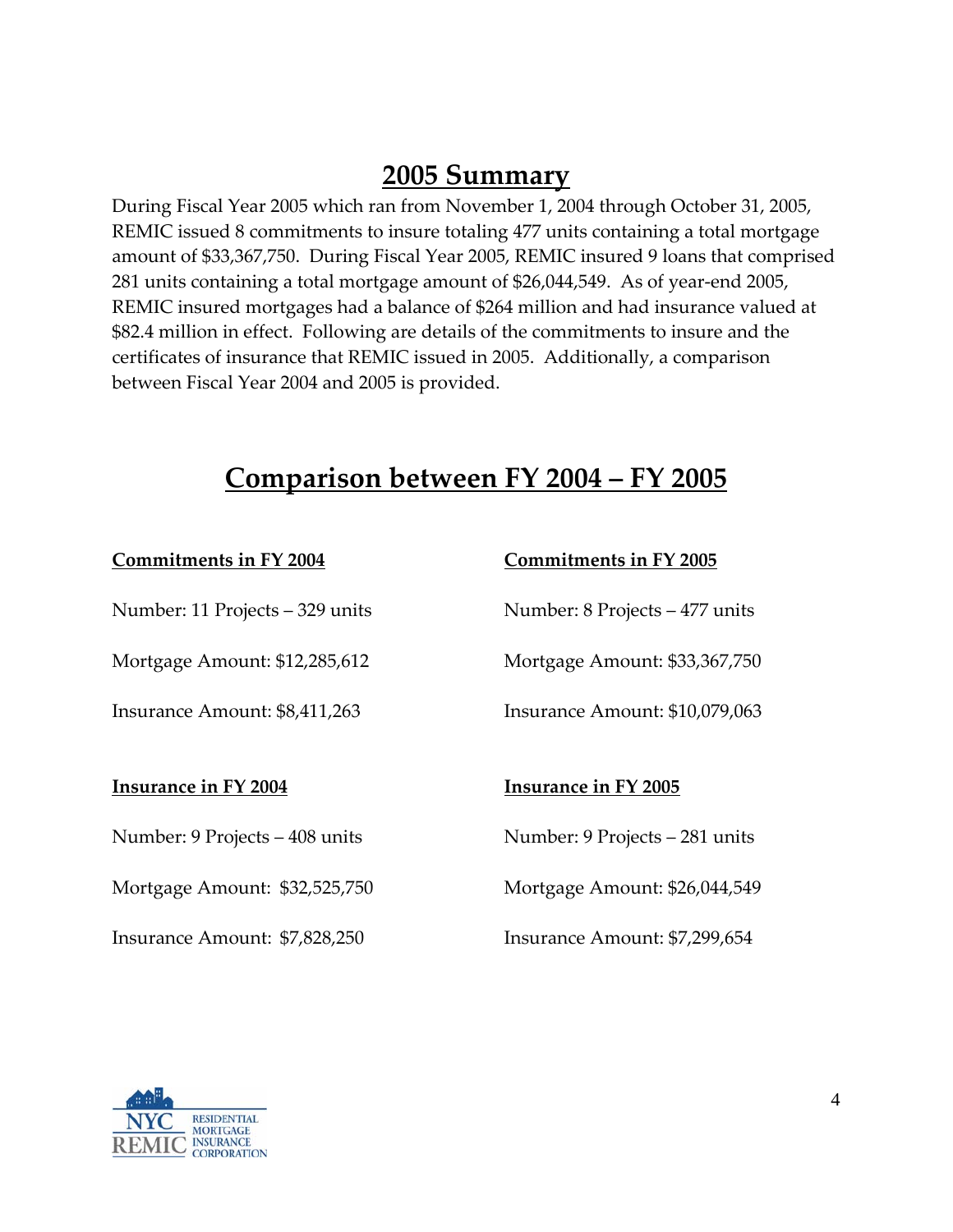## **FY 2005 Commitments to Insure**

| <b>TOTAL</b>                              |                | \$33,367,750 | 477            |  |
|-------------------------------------------|----------------|--------------|----------------|--|
| 595 Columbus Ave.                         | <b>HDC</b>     | \$12,645,000 | 169            |  |
|                                           | Carver         | \$726,750    | 3              |  |
| 2075 Adam Clayton Powell Boulevard        |                |              |                |  |
| <u>Manhattan</u><br>250 West 116th Street | <b>HDC</b>     | \$2,815,000  | 32             |  |
| <b>Brooklyn</b><br>1054-1096 Bergen Ave.  | <b>HDC</b>     | \$9,810,000  | 72             |  |
| 445 East 171 <sup>st</sup> Street         | Carver         | \$637,000    | $\overline{4}$ |  |
| 128 East Clark Place                      | <b>CPC-NYR</b> | \$2,529,000  | 65             |  |
| 2348 Webster Avenue                       | <b>HDC</b>     | \$1,335,000  | 63             |  |
| <u>Bronx</u><br>863 Westchester Avenue    | <b>HDC</b>     | \$2,870,000  | 69             |  |
| <b>Address</b>                            | Lender         | Mortgage Amt | # of Units     |  |

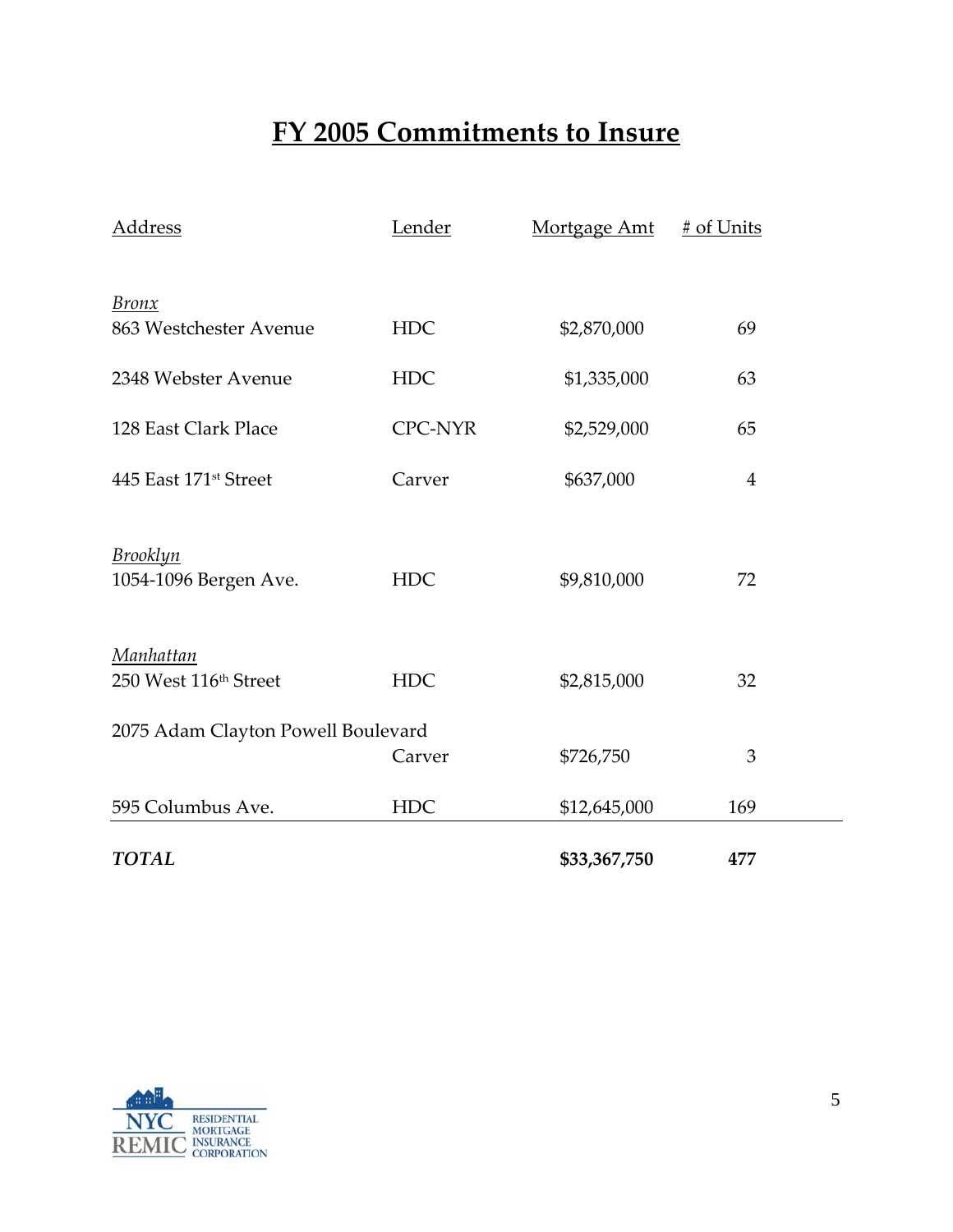## **FY 2005 Mortgages Insured**

| <b>TOTAL</b>                                   |                | \$26,044,549 | 281            |
|------------------------------------------------|----------------|--------------|----------------|
|                                                | <b>HDC</b>     | \$7,640,000  | 92             |
| Shoreview Apts., Beach 94 <sup>th</sup> Street |                |              |                |
| <u>Queens</u><br>96-06 161st Street**          | <b>HDC</b>     | \$9,100,000  | 90             |
| 210-214 East 118th Street**                    | <b>HDC</b>     | \$3,400,000  | 27             |
| <b>Manhattan</b><br>4 West 121st Street        | CPC-TRC        | \$417,000    | $\overline{4}$ |
| 64 West 9th Street                             | <b>HDC</b>     | \$3,060,000  | 26             |
| <b>Brooklyn</b><br>420 Eastern Parkway         | <b>CPC-NYR</b> | \$325,000    | 16             |
| 445 East 171st Street*                         | Carver         | \$637,000    | $\overline{4}$ |
| 234 & 236 Cumberland St.                       | CPC-NYR        | \$900,000    | $\overline{7}$ |
| <b>Bronx</b><br>645 Melrose Avenue             | <b>CPC-NYR</b> | \$565,549    | 12             |
| <b>Address</b>                                 | Lender         | Mortgage Amt | # of Units     |

\*Committed and Insured in the same Fiscal Year are captured on each summary page.

\*\*This project was inadvertently omitted from the Commitment Summary in the 2004 Report to Members. The omission did not have any material or adverse effect and is fully captured in this Report.

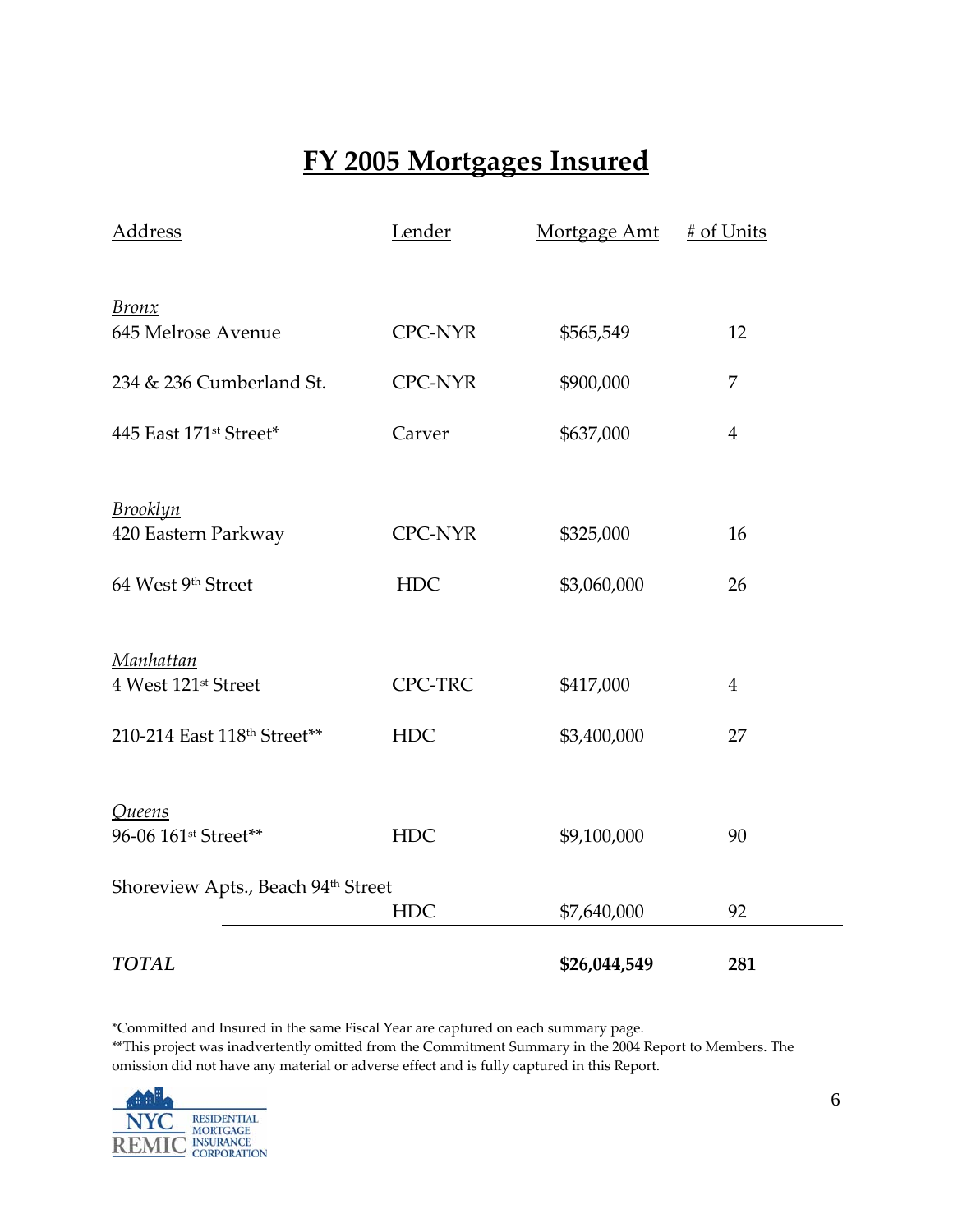### **HDC Programs**

#### **New HOP**

Approximately ten years ago, HDC initiated the New Housing Opportunities Program (New HOP), our City's first middle‐income housing program in more than a quarter century. Under this innovative program, HDC issues bonds (either taxable or tax‐ exempt) to provide financing for construction and permanent mortgage loans for new or substantially rehabilitated rental and cooperative housing for moderate and middle income New Yorkers.

During 2005, REMIC issued 2 commitments to insure the top 20% of New HOP projects with a total mortgage amount of approximately \$12,625,000 and with 104 units.

#### **LAMP**

HDC's Low-Income Affordability Marketplace Program (LAMP) combines the use of tax‐exempt bond financing with the Federal Low Income Housing Tax Credits and other subsidies to produce affordable housing for those earning less than 60% of area median income.

In 2005, REMIC issued 3 Commitments to Insure the top 20% of LAMP projects with a total mortgage amount of \$16,850,000 and with 301 units.

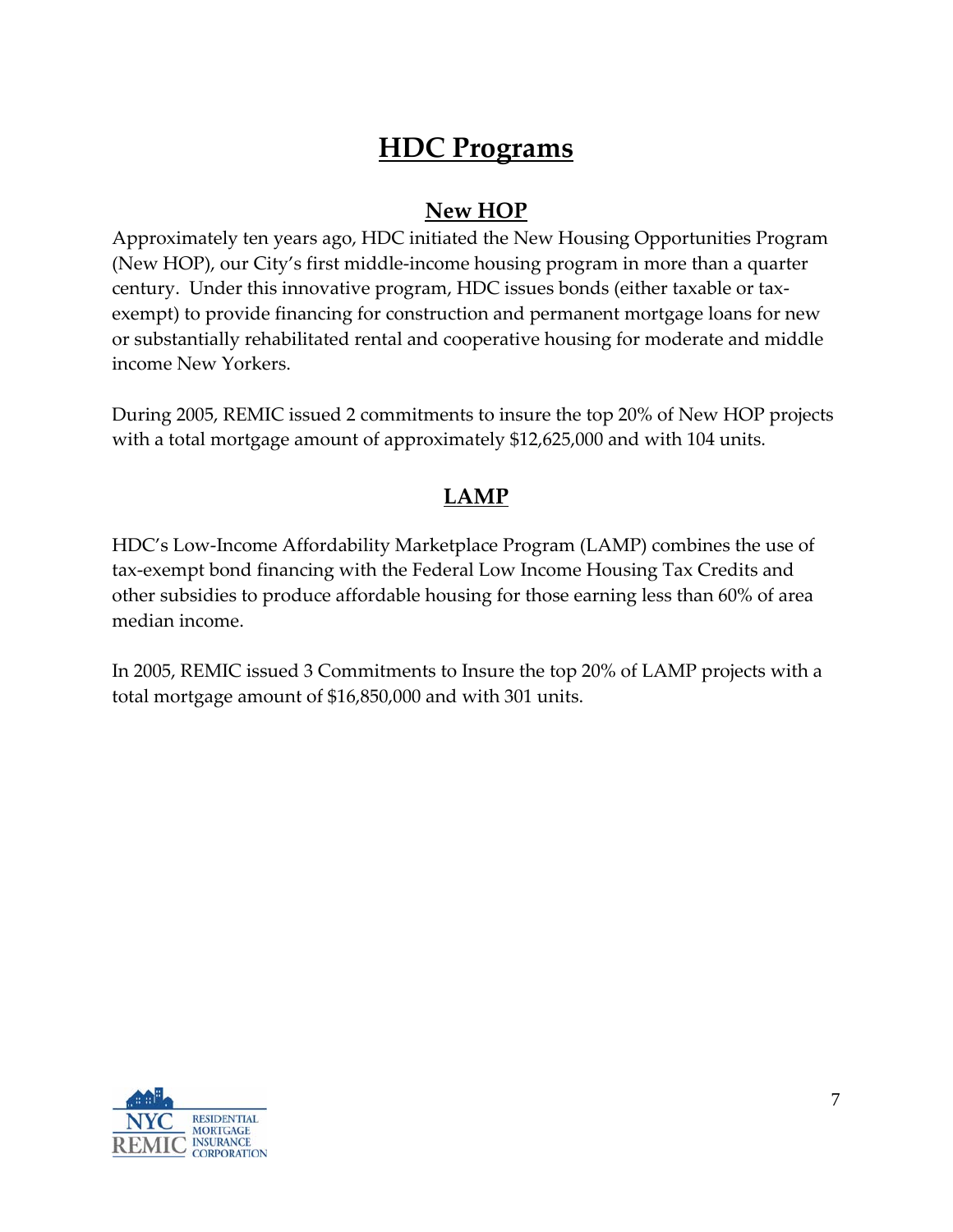# **Annual Commitment Activity**

| Year         | # of Loans       | Mortgage Amt. | <b>Insured Amt.</b> | # of Units |
|--------------|------------------|---------------|---------------------|------------|
| 1993         | $\boldsymbol{4}$ | \$1,928,744   | \$1,567,381         | 187        |
| 1994         | 13               | \$3,763,660   | \$2,693,548         | 334        |
| 1995         | 14               | \$7,208,793   | \$5,014,621         | 393        |
| 1996         | 26               | \$23,366,950  | \$18,865,200        | 1,139      |
| 1997         | 24               | \$18,428,876  | \$14,912,594        | 1,162      |
| 1998         | 28               | \$15,572,362  | \$14,604,742        | 686        |
| 1999         | 36               | \$36,923,037  | \$19,652,037        | 1,077      |
| 2000         | 69               | \$61,518,039  | \$28,622,957        | 1,668      |
| 2001         | 53               | \$79,727,587  | \$25,765,925        | 1,232      |
| 2002         | 33               | \$42,190,603  | \$16,290,443        | 789        |
| 2003         | 47               | \$119,952,922 | \$41,525,739        | 1,673      |
| 2004         | 11               | \$12,285,612  | \$8,411,263         | 329        |
| 2005         | ${\bf 8}$        | \$33,367,750  | \$10,079,063        | 477        |
| <b>Total</b> | 366              | \$456,234,935 | \$208,005,513       | 11,146     |

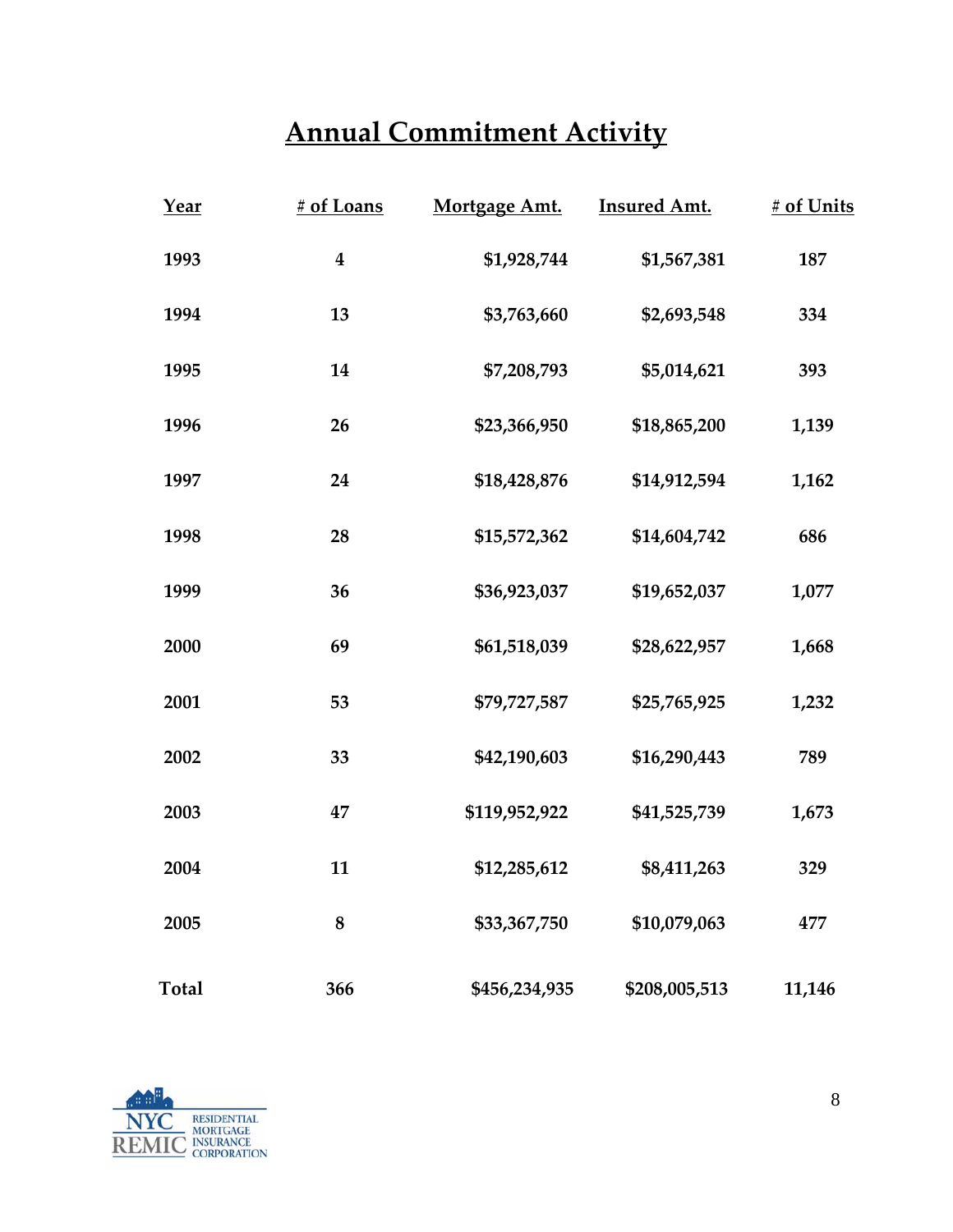#### **REMIC FY 2005 Fund Balances**

| Fund                                  | <b>Restricted Fund</b><br><b>Balance</b> | Unrestricted<br><b>Fund Balance</b> | <b>Total Balance</b> |
|---------------------------------------|------------------------------------------|-------------------------------------|----------------------|
| Mortgage Insurance<br>Fund            | \$1,561,484.00                           | \$3,523,312.13                      | \$5,084,796.13       |
| Housing Insurance<br>Fund             | \$28,061,543.20                          | \$786,303.19                        | \$28,847,846.39      |
| Premium Reserve Fund                  | \$0.00                                   | \$11,995,771.72                     | \$11,995,771.72      |
| Cumulative Unrealized<br>Gains/Losses | \$1,055,317.87                           | \$0.00                              | \$1,055,317.87       |
| <b>TOTAL</b>                          | \$30,678,345.07                          | \$16,305,387.04                     | \$46,983,732.11      |

At the close of Fiscal Year 2005 REMIC had an amortized fund balance of \$46,983,732.11, a 6% growth from FY 2004.



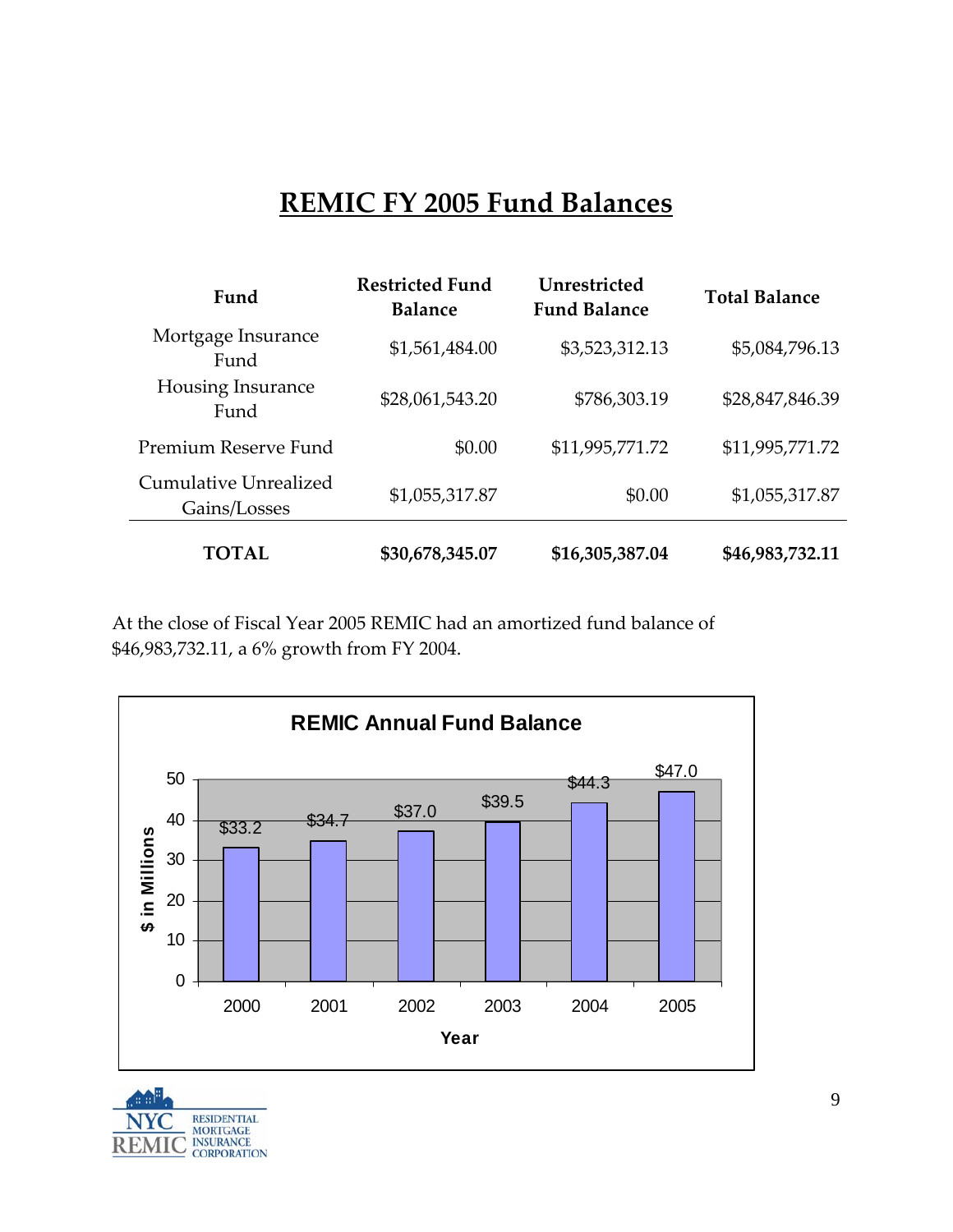# REMIC Insurance Capacity

Taking into consideration the funds that, by statute, must be maintained for the insurance entered into by the "Old" REMIC and the reserves set aside to cover the insurance commitment and contracts into which "New" REMIC has entered, the Corporation entered Fiscal Year 2006 with undesignated capacity of approximately \$76 million.

REMIC's continued ability to provide new insurance is primarily due to two factors. First, REMIC's FY 2005 operating profit of approximately \$2.7 million enables REMIC to provide an additional \$13.5 million of insurance capacity. Second, as the "Old" REMIC portfolio is reduced, monies are freed up to permit new insurance contracts to be written. During the past year, the "Old" REMIC portfolio was reduced by almost \$200,000, providing REMIC with the ability to underwrite approximately \$1 million in additional insurance.

## Rating Agencies

Both Standard and Poor's and Fitch Ratings continue to maintain REMIC's credit ratings. Standard and Poor's currently rates REMIC at "AA" and Fitch rates REMIC at  $^{\prime\prime}$ AA- $^{\prime\prime}$ 

## Claims Paid

During Fiscal Year 2005, there were no insurance claims paid on either "Old REMIC" or "New REMIC" properties. The total amount of claims paid since 1973 remains at \$589,291.

# "Old" REMIC Properties

As of October 31, 2005, Old REMIC had in its portfolio insured mortgages from 7 lenders for 23 properties with 523 units. The current aggregate balance of these insured mortgages is \$2,289,306 with REMIC insurance in effect of \$1,597,854.

## "New" REMIC Properties

As of October 31, 2005, REMIC had in its portfolio insured mortgages for 130 properties with 4,820 units. The current aggregate mortgage balance of these insured mortgages is \$261,724,684 with REMIC insurance in effect of \$80,827,194.

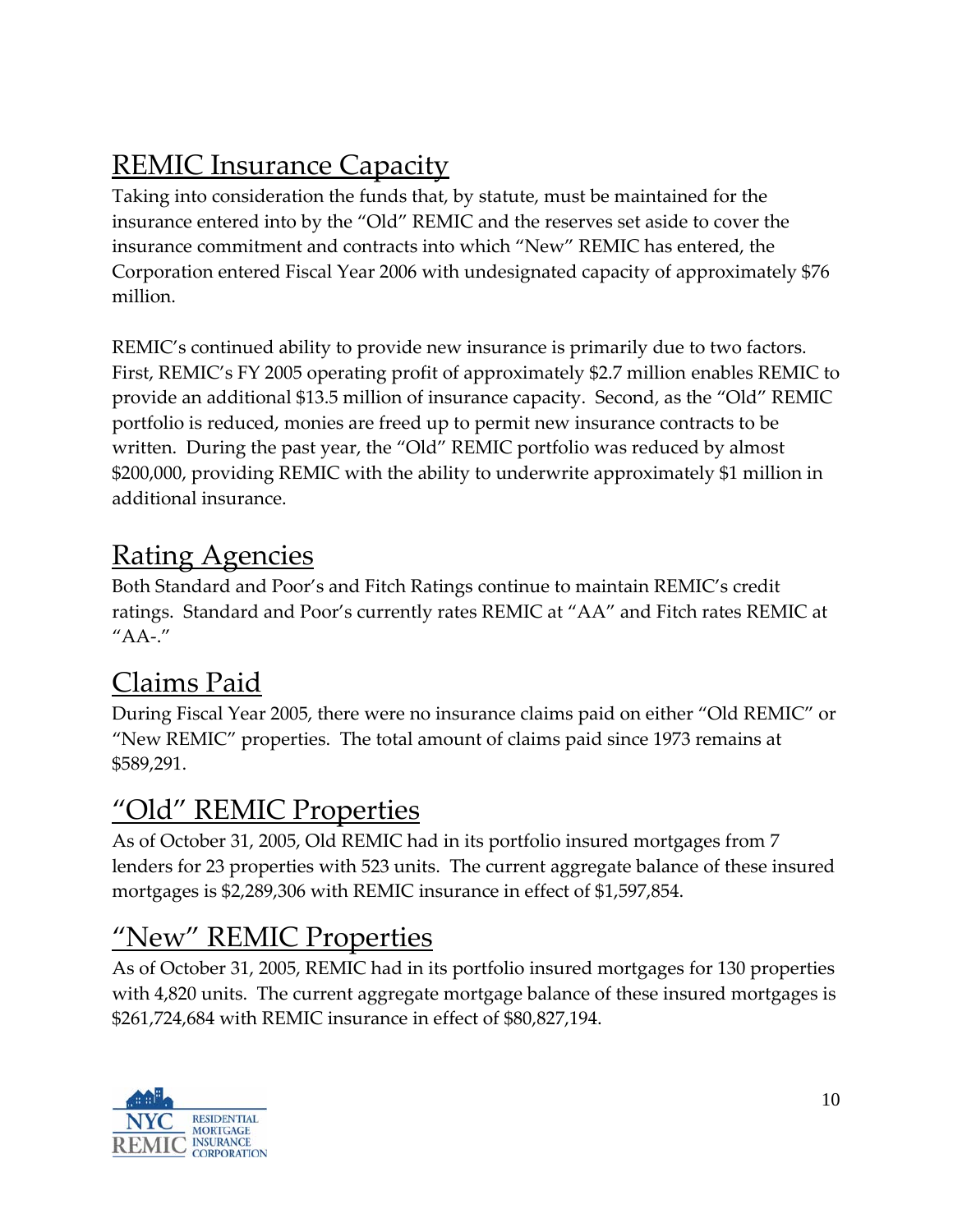#### Investment Summary

As of October 31, 2005, REMIC reserves were invested in securities of Fannie Mae, the Federal Home Loan Bank, Money Market Accounts, Repurchase Agreements and U.S. Treasury Notes as described in the chart below.

| Amount        | Provider            | <b>Interest Rate</b> | <b>Maturity Date</b> | <b>First Call Date</b> |
|---------------|---------------------|----------------------|----------------------|------------------------|
|               |                     | $($ %)               |                      |                        |
|               | <b>Federal Home</b> |                      |                      |                        |
| 5,000,000.00  | Loan Bank           | 7.56                 | February 18, 2020    | February 18, 2010      |
|               | Federal Farm        |                      |                      |                        |
| 4,800,000.00  | Credit Bank         | 5.24                 | September 5, 2013    | October 5, 2005        |
|               | Federal Home        |                      |                      |                        |
| 1,200,000.00  | Loan Bank           | 4.5                  | July 23, 2015        | July 23, 2004          |
|               | <b>Federal Home</b> |                      |                      |                        |
| 7,000,000.00  | Loan Bank           | 5                    | Dec 22, 2011         | June 22, 2005          |
|               | Federal Home        |                      |                      |                        |
| 3,000,000.00  | Loan Bank           | 5.25                 | February 17, 2015    | February 17, 2006      |
|               | <b>Federal Home</b> |                      |                      |                        |
| 3,200,000.00  | Loan Bank           | 5.54                 | January 13, 2017     | July 13, 2005          |
|               | <b>Federal Home</b> |                      |                      |                        |
| 2,405,000.00  | Loan Bank           | 5.75                 | January 30, 2019     | July 30, 2004          |
|               | <b>FNMA</b>         |                      |                      |                        |
|               | Medium Term         |                      |                      |                        |
| 3,400,000.00  | <b>Notes</b>        | 5.52                 | August 6, 2018       | February 6, 2004       |
|               | <b>FNMA</b>         |                      |                      |                        |
|               | Medium Term         |                      |                      |                        |
| 400,000.00    | <b>Notes</b>        | 6                    | February 26, 2024    | August 26, 2004        |
|               | <b>FNMA</b>         |                      |                      |                        |
|               | Medium Term         |                      |                      |                        |
| 11,500,000.00 | <b>Notes</b>        | 7.27                 | December 8, 2014     | December 8, 2006       |
|               |                     |                      |                      |                        |
| 1,792,592.57  | Money Market        | 2.95                 | October 31, 2006     |                        |
|               |                     |                      |                      |                        |
| 1,394,200.00  | Repurchase          | 3.87                 | November 1, 2005     |                        |

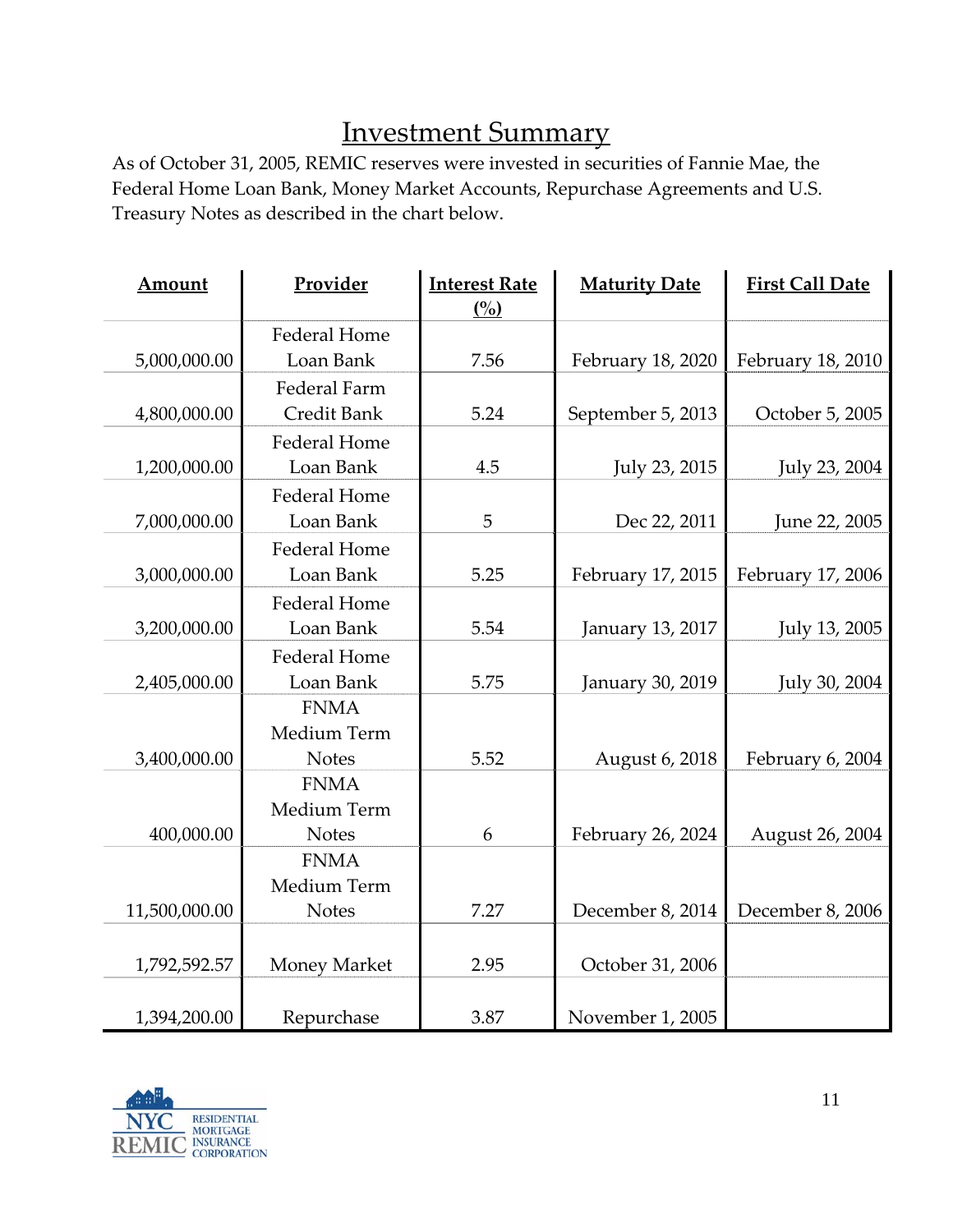## Revenues and Expenses

The following is a review of REMIC's revenue and expenses for Fiscal Year 2005 with an explanation of each budget category.

|                                        |                | FY 2005                  |
|----------------------------------------|----------------|--------------------------|
| <b>REVENUES</b>                        |                |                          |
| <b>INSURANCE PREMIUMS &amp; FEES</b>   |                | \$798,962.00             |
| <b>INVESTMENT INCOME</b>               |                | \$2,578,854.00           |
| FAIR MARKET VALUE ADJUSTMENT           |                | $(\frac{$}{533,843.80})$ |
| <b>TOTAL REVENUES:</b>                 |                | \$2,843,972.20           |
|                                        |                |                          |
| <b>EXPENSES</b>                        |                |                          |
| <b>SALARIES &amp; RELATED EXPENSES</b> | $\mathfrak{S}$ | $\overline{0}$           |
| CONTRACT SERVICES-RATING AGENCY FEES   | $\mathbb{S}^-$ | 22,083.34                |
| REIMBURSEMENT OF HDC OVERHEAD          |                | \$150,000.00             |
| <b>INSURANCE CLAIMS</b>                | \$             | $\theta$                 |
| <b>TOTAL EXPENSES:</b>                 |                | \$172,083.34             |
| <b>REMIC OPERATING SURPLUS:</b>        |                | \$2,671,888.86           |